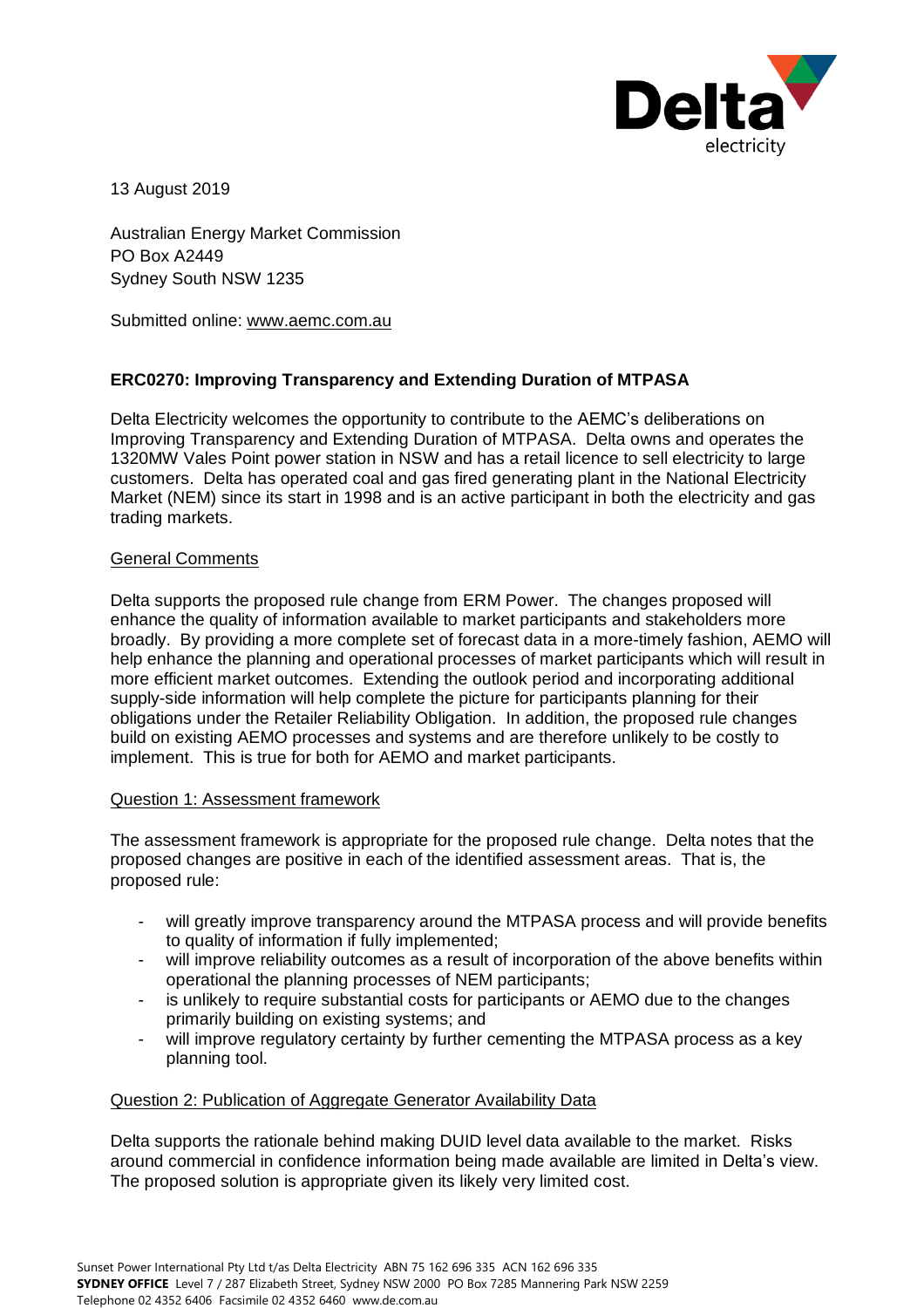

## Question 3: Accuracy and Transparency of Demand Forecasts Used

Delta supports the inclusion of a 90% POE demand forecast in the MTPASA to provide stakeholders with a clearer view of the range of potential demand outcomes. This will help stakeholders better understand the risks to reliability and enable more efficient planning. Costs are expected to be minor due to the 90% POE forecast already being a standard part of AEMO's forecasting methodology and processes.

## Question 4: Frequency of demand forecast update

Delta fully supports the proposal for AEMO to update demand forecasts more regularly. This will ensure that reliability information provided by AEMO is as accurate as possible due the forecasts to taking into account the most recent data available. Monthly updating would enable AEMO to capture variations to the seasonal weather outlook which are often updated monthly by providers. The additional cost is expected to be very low on an ongoing basis as processes can be automated.

### Question 5: Transparency and ease of use of demand data

Delta views the lack of consistency between MTPASA data and actual reported demand data as a substantial source of confusion in the market. Resolving this issue should be a priority for AEMO and Delta supports the changes in this rule change proposal. Forecasts that are easily reconcilable with actual outcomes are fundamental to confidence in the market planning processes.

## Question 6: Transparency of forced outage rates

Delta agrees with the proponent that the lack of transparency is an issue. Specifically, it gives the impression that forecast supply outcome is deterministic rather than probabilistic. Providing a range of outcomes would enable stakeholders to better understand the range of likely reliability outcomes and facilitate more efficient planning decisions.

### Question 7: Inclusion of intending generation in MT PASA output

Delta supports the proposal for greater alignment between the ESOO process and the MTPASA process. The solution provided in this rule change proposal builds on an existing AEMO process that is well understood by participants and therefore appears to be the most reasonable solution to the problem identified.

### Question 8: MT PASA outlook

Delta supports the extension of the MTPASA from two to three years and supports the rationale identified by the rule change proponent. Additional information in the two to three year forward horizon could provide greater confidence to hedge in that period which could in turn encourage greater market liquidity.